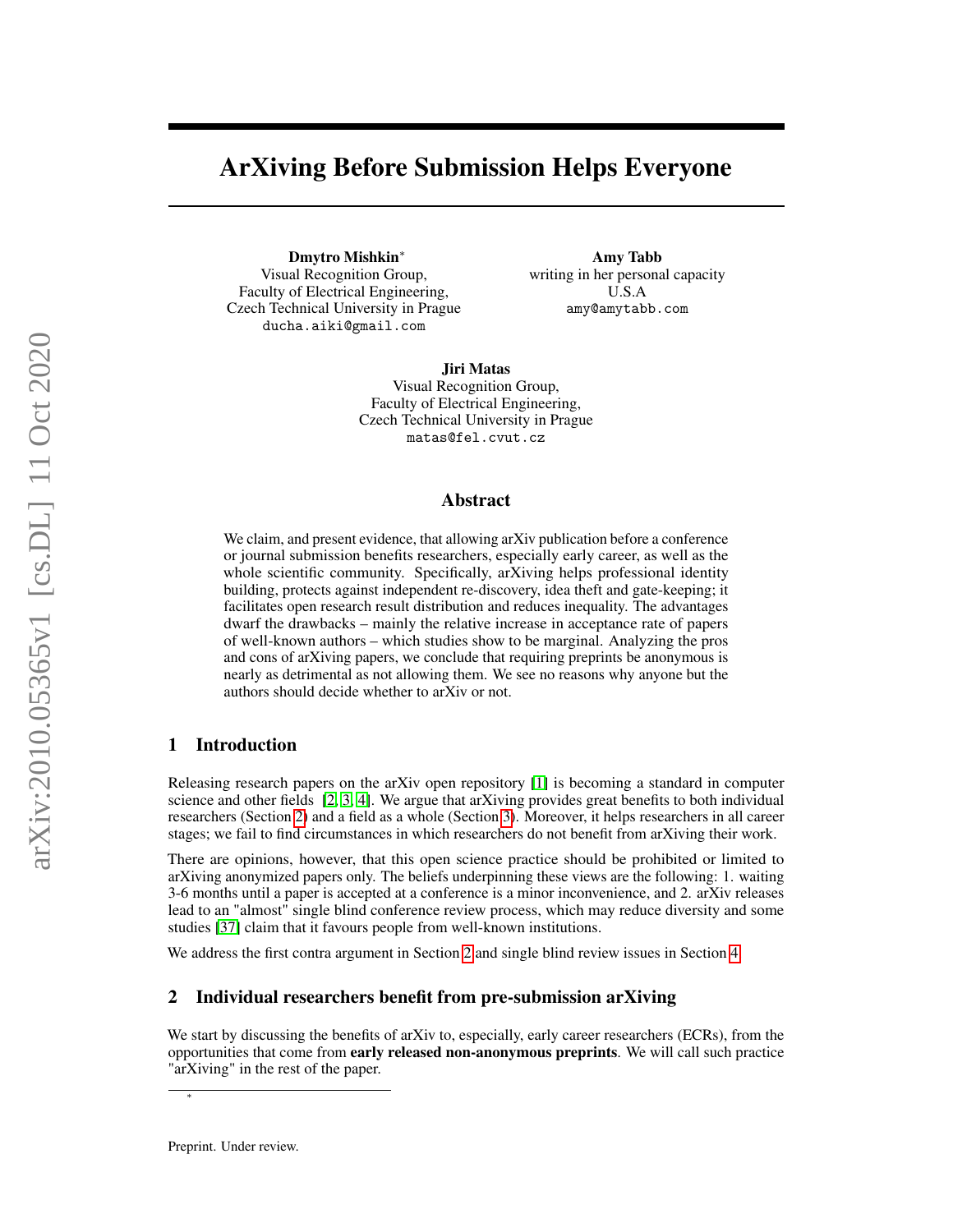

<span id="page-1-0"></span>Figure 1: Monte-Carlo simulation (10k runs) of NeurIPS paper acceptance for the different competition levels, with probability 0.2 a paper is accepted. If not accepted, with probability P*comp*, then a similar idea comes to another researcher and she submits it to NeurIPS. If the competitors' paper is accepted earlier, the outcome is "scooped". The paper is resubmitted until "accept" or "scooped".

Professional identity building instead of blank C.V. When arXiving early, authors, particularly ECRs, can build professional identities around the work instead of waiting until acceptance. Activities include events, collaborations, and building informal networks of support outside of their institution [\[27\]](#page-5-1). All scholarly work can be listed on a C.V. – including preprints — to show research output. While having the most recent publication online might not be important for a professor with 200+ publications, for the early career researcher it is the step from zero to one. The same is true for the time – 6 months can make career life-or-death difference for an ECR.

Increased early visibility through preprints allows others to become aware of new authors. For instance recruiters, who, in our experience, contact candidates; it is not candidates sending applications. Other examples include fellow researchers who are looking for speakers at local meetups, non-academic conferences, workshops, departmental seminars, and so on.

In the "wait until acceptance" scenario, an ECR could end up with a blank C.V. *for a few years*. This is even more significant now, when publications are required to *enter the PhD program*.

Protection against independent re-discovery or idea theft. Even if a paper is well-written and has a useful contribution, there is still a high chance that it will be rejected. The review process, even at the best conferences, is known to be quite random [\[24\]](#page-4-4). Low acceptance rates of 20-30% [\[25\]](#page-4-5) at CVPR and NeurIPS-like top conferences exacerbate the decision noise problem.

The "wait 3-6 months" argument does not account for the research "arms race," meaning that a paper may be scooped before acceptance. By "scooping" we mean that another researcher independently comes up with the same or very similar idea and publishes it earlier. We modeled the paper submission as a Markov process, for details see Figure [1.](#page-1-0) "Wait 3-6 months" is an understatement – it is more like "wait 1-3 years and pray to be lucky." In addition to independent re-discovery, a similar idea could be published by the reviewer of the submission. Not because of malicious intent – most reviewers respect the strict confidentiality of the review process – but because of unconscious idea generation, triggered by reading the submission.

If an ECR waits for the paper to be accepted and it gets scooped, then there is no way to prove that they had the original idea months or years before. This is extremely unfair and painful, especially if the idea becomes influential and highly cited.

On the other hand, if the researcher uploads the work on arXiv, they get a priority timestamp and can start to get cited. Even if someone else presents a similar idea at a conference first, the affected ECR is in a much better position with arXiv.

One of the examples of protection by arXiving is a story about SiLU [\[21\]](#page-4-6) vs Swish [\[29\]](#page-5-2) activation, which are exactly the same function. SiLU was first proposed in an arXiv paper in June 2016 by Hendrycks and Gimpel and rejected from ICLR 2017 [\[5\]](#page-4-7). Later, in 2017, the same activation was proposed as Swish by a Google Brain group and it was accepted to the ICLR 2018 Workshop track [\[6\]](#page-4-8). The SiLU was unnoticed, while Swish gained popularity. The arXiv publication helped to establish priority and give the activation function the original name and reference, SiLU, in deep learning frameworks [\[7,](#page-4-9) [8\]](#page-4-10).

Protection against gate-keeping. ECRs, especially from non-mainstream labs, may have difficulty writing papers such that they conform to the norms of the community, in terms of framing their ideas and expressing them with established vocabulary. This is even more true for people with non-ML/CV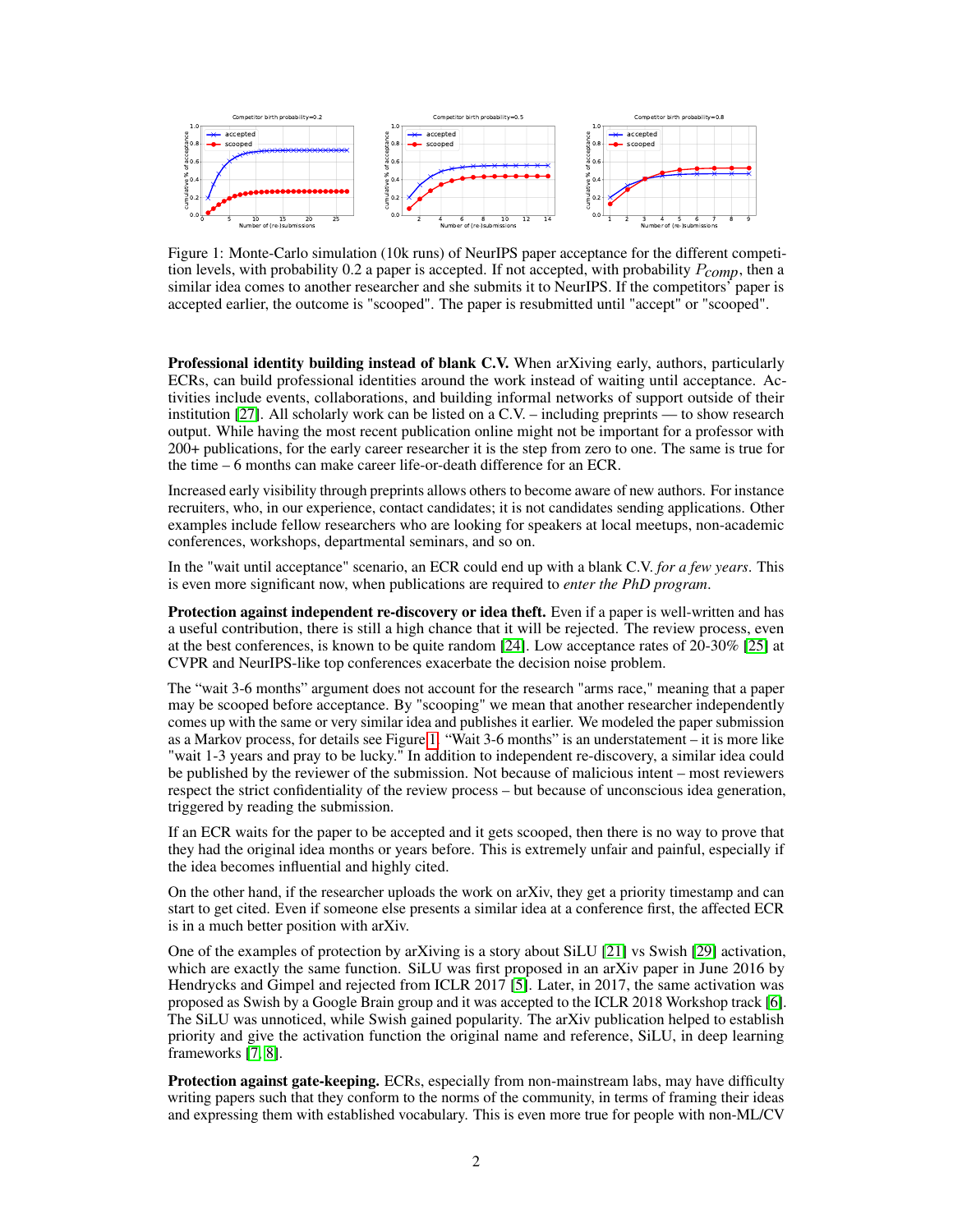backgrounds and novel ideas. Their papers could be described as "The Puppy with 6 toes" [\[19\]](#page-4-11) and are easily rejectable. Without arXiv, review gatekeeping is a single point of failure, which is hard to pass even for experienced researchers.

Famous and less famous examples are:

- The most cited computer vision paper for decades, SIFT [\[26\]](#page-5-3), took three years to get accepted, first submitted in 1997, accepted as a poster in 1999, journal version published in 2004 [\[23\]](#page-4-12).
- SqueezeNet [\[22\]](#page-4-13) was rejected from ICLR because, the "novelty of the submission is very limited," [\[9\]](#page-4-14), while already having wide adoption and >100 citations. Now it has almost 3000 citations on Google Scholar despite never having been officially published in a conference or journal.
- Now famous one-cycle learning rate policy [\[32\]](#page-5-4) and super convergence [\[34\]](#page-5-5) papers by Leslie Smith. Smith released the original work on arXiv in 2015 [\[31\]](#page-5-6). The first paper was eventually published in WACV 2017 [\[30\]](#page-5-7). Its follow-up work, the super-convergence [\[33\]](#page-5-8) paper was rejected from ICLR-2018 [\[10\]](#page-4-15). Then the fast.ai team read and implemented it in their framework. Later, in 2019, it was accepted at a defence-related conference [\[34\]](#page-5-5) little-known in the computer vision community.

Distribution; arXiv has become the main "new results feed," from which people discover new work. A whole ecosystem has been evolving around arXiv. Services like arxiv-sanity [\[11\]](#page-4-16), arxivvanity [\[12\]](#page-4-17), Papers-with-Code [\[13\]](#page-4-18), arxiv-daily-type twitter accounts and recent Papers-with-CodearXiv integration [\[15,](#page-4-19) [36\]](#page-5-9) allow researchers cope with the flood of published papers and supplementary materials. Moreover, arXiv is monitored by many practitioners, who are not concerned about whether the work has been endorsed by others, if there is evidence that a method is working well in practice.

Work which is not on arXiv reaches much fewer people. There is also a difference if the paper is arXived before or after acceptance. According to Feldman *et al*. [\[18\]](#page-4-20), "papers submitted to arXiv before acceptance have, on average, 65% more citations in the following year compared to papers submitted after".

# <span id="page-2-0"></span>3 Research and broader community benefit from arXiv

Faster and broader distribution and better explanation. The most obvious benefit of arXiving is the distribution of authors' research to the community. This research and ideas are often clarified and explained through interaction or blog posts. Such explanatory and presentation work is especially important for new ideas [\[20\]](#page-4-21) and is logistically much more difficult for anonymous work.

Public code and data releases are without the administrative overhead of keeping track of anonymity at all stages. While research results can be distributed in an anonymous preprint, the need to maintain anonymity restricts feedback and code sharing.

Open access and Funding. While companies finance research from their own profits, most university research is done on taxpayers' money. This brings, at the very least, an obligation to share research results in a timely manner. Relatedly, arXiv serves an important role for public access to documents for grant reports and public talks.

Crowdsourcing review of preprints is the way of Open Science and it tackles more aspects than traditional review. Let us recall all the discussions and critique about the GPT-2 [\[28\]](#page-5-10) and GPT-3 [\[17\]](#page-4-22) models by OpenAI. While the opinions on GPT2/3 and its impact itself might vary, it is hard to deny that GPT2/3 started a large community-wide discussion concerning long-term impact, and machine learning bias in general. These discussions arose on Twitter and blogs at the time that the technical report and later, code, was released for GPT-2, which was posted only as an OpenAI tech report and similarly to GPT-3, released on arXiv. Would three standard reviews from NeurIPS lead to a discussion with the same scale and impact?

arXiv levels the playing field and reduces famous labs' advantages. Famous labs have experienced researchers, especially in writing papers, huge hardware resources, etc. Thus, someone from a hypothetical FAAN $\tilde{G}^2$  $\tilde{G}^2$  lab has extensive experience in how to write a "may be boring, but hard to kill" paper [\[19\]](#page-4-11).

<span id="page-2-1"></span> ${}^{2}$ This acronym refers to the most prominent tech companies: Facebook, Amazon, Apple, Netflix, Google.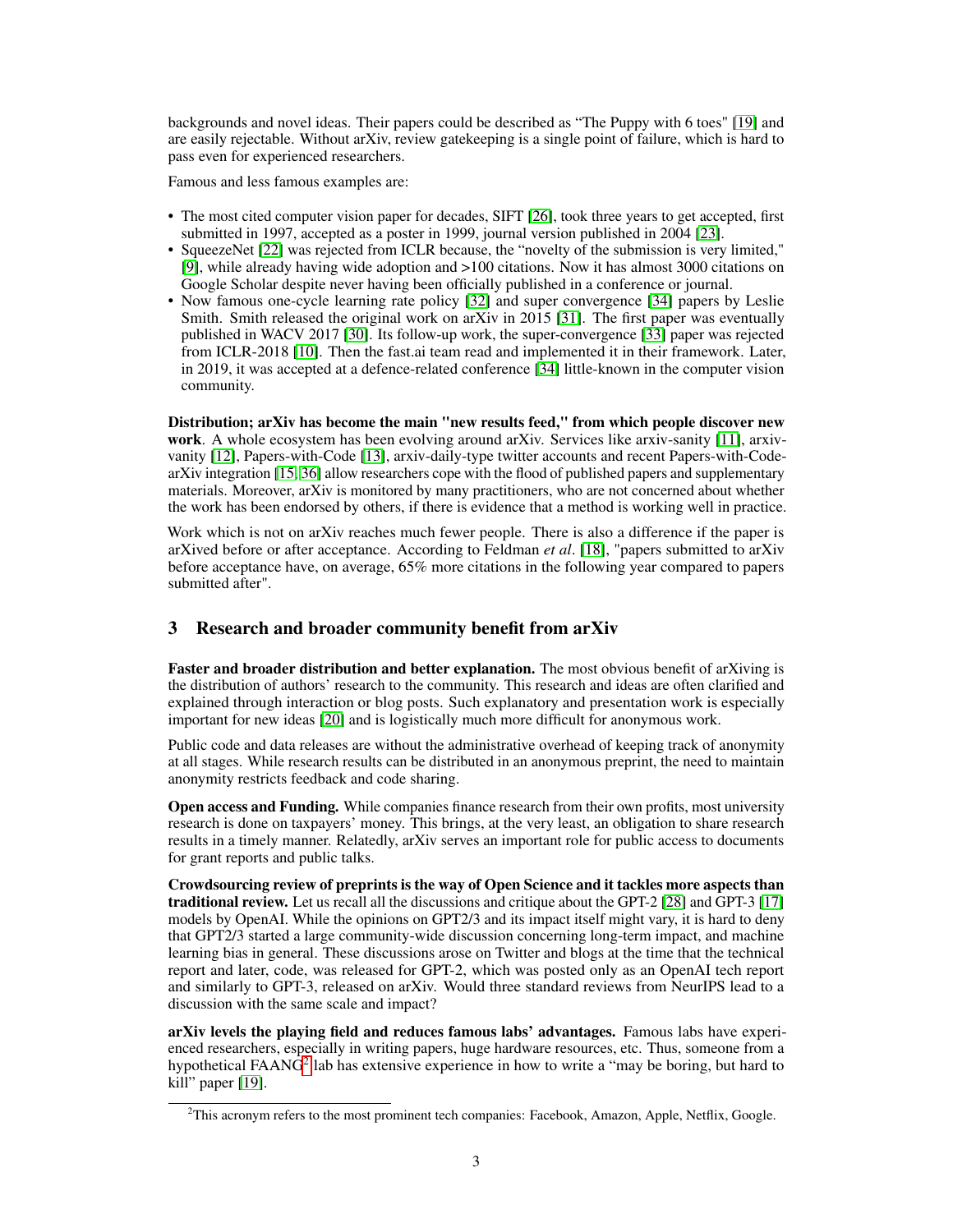While arXiv and social media publicity could make a difference for famous labs' paper acceptance, famous labs have lots of other weapons in their arsenal such as experienced writers and other resources affecting paper acceptance.

Removing arXiv for famous labs would not make a huge difference. Unlike them, ECRs have comparatively less tools in their arsenal and removing the option to preprint before acceptance means a much reduced ability to participate in the research community. There is a Russian saying for this situation, "Пока толстый сохнет худой сдохнет", – "While the fat one dries, the thin one dies".

Moreover, ECRs are more dependent on having formal publications in their C.V. than senior researchers. If pre-submission arXiving was not allowed at major conference, ERCs would find it very difficult, unlike senior researcher, to trade early publication, code release and impact for a missed opportunity to publish at a top conference.

# <span id="page-3-0"></span>4 The single blind review is not much worse than double blind.

Single-vs-double blind studies – the bias reduction is small. The research quoted in some antiarXiv arguments are studies by Tomkins *et al*. [\[37\]](#page-5-0) about WSDM-2017 and the study by Bharadhwaj *et al*. [\[16\]](#page-4-23) by about ICLR 2019-2020. Before delving into details, let us summarize both. They report, via sophisticated statistics, that deanonymization could change the chances of acceptance by 3-4 or less percentage points. In comparison, Lawrence and Cortes [\[24\]](#page-4-4) have found that the randomness of the review process itself is around 50%, which is an order of magnitude bigger. We argue, that given such a level of noise, it does not make any sense to trade off all the benefits arXiv provides (Sections [2,](#page-0-0) [3\)](#page-2-0) for removing possible bias, which is 10x less that the randomness of the peer review itself.

Besides, the first study contains methodological flaws, precisely explained in [\[35\]](#page-5-11). Specifically, Stelmakh *et al*. [\[35\]](#page-5-11) have shown that "the test used by Tomkins *et al*. [\[37\]](#page-5-0) can, with probability as large as 0.5 or higher, declare the presence of a bias when the bias is in fact absent (even when the test is tuned to have a false alarm error rate below 0.05)." Moreover, "two factors – (d) asymmetrical bidding procedure and (e) non-random assignment of papers to referees – as is common in peer-review procedures today may introduce spurious correlations in the data, breaking some key independence assumptions and thereby violating the requisite guarantees on testing." We point the reader to [\[35\]](#page-5-11) for more details and focus on the more recent study by Bharadhwaj *et al*. [\[16\]](#page-4-23).

The results can be simplified as follows. Bharadhwaj *et al*. have found a correlation (authors specifically emphasize that the study does not claim any causality) between pre-acceptance arXiv release and acceptance rate. Specifically, releasing a paper on arXiv might increase its chances of acceptance up to 5 percentage points in the best case for almost everyone, or decrease your chances by 3 percentage points if the authors are totally unknown. Given that the acceptance rate at ICLR is 20-25%, we argue that the benefits from having preprints, as stated in Section [2,](#page-0-0) protecting you in the very likely case of rejection, is much more important for an ECR than a possible 3 percentage point rejection risk increase.

Authors should not be the only ones, who ensure the unbiased review. Instead of putting all the burden (e.g. by requiring anonymous arXiving) on the authors, effort might be directed to reviewer training. The computer vision community already started to do this by hosting CVPR Tutorial on writing good reviews [\[14\]](#page-4-24). Another direction is to adjust the review process to minimize possible biases. For example, the reviewers might be asked to read the paper and write the initial review without googling the paper to avoid possible influence of knowing the author names. Such process is not uncommon in grant proposal reviewing. After the initial review, one could perform google and literature search for the related work etc.

## 5 Conclusions

Double-blind review combined with banning non-anonymous preprints does not come for free. While possibly removing a small bias towards "big names", it introduces other biases and limitations. Such limitations are especially harmful for those who are not yet fully established.

Is it worthwhile to do arXiving early? We argue that the default research workflow should be the following: once researchers write-up the research piece, they decide if want to submit to a conference,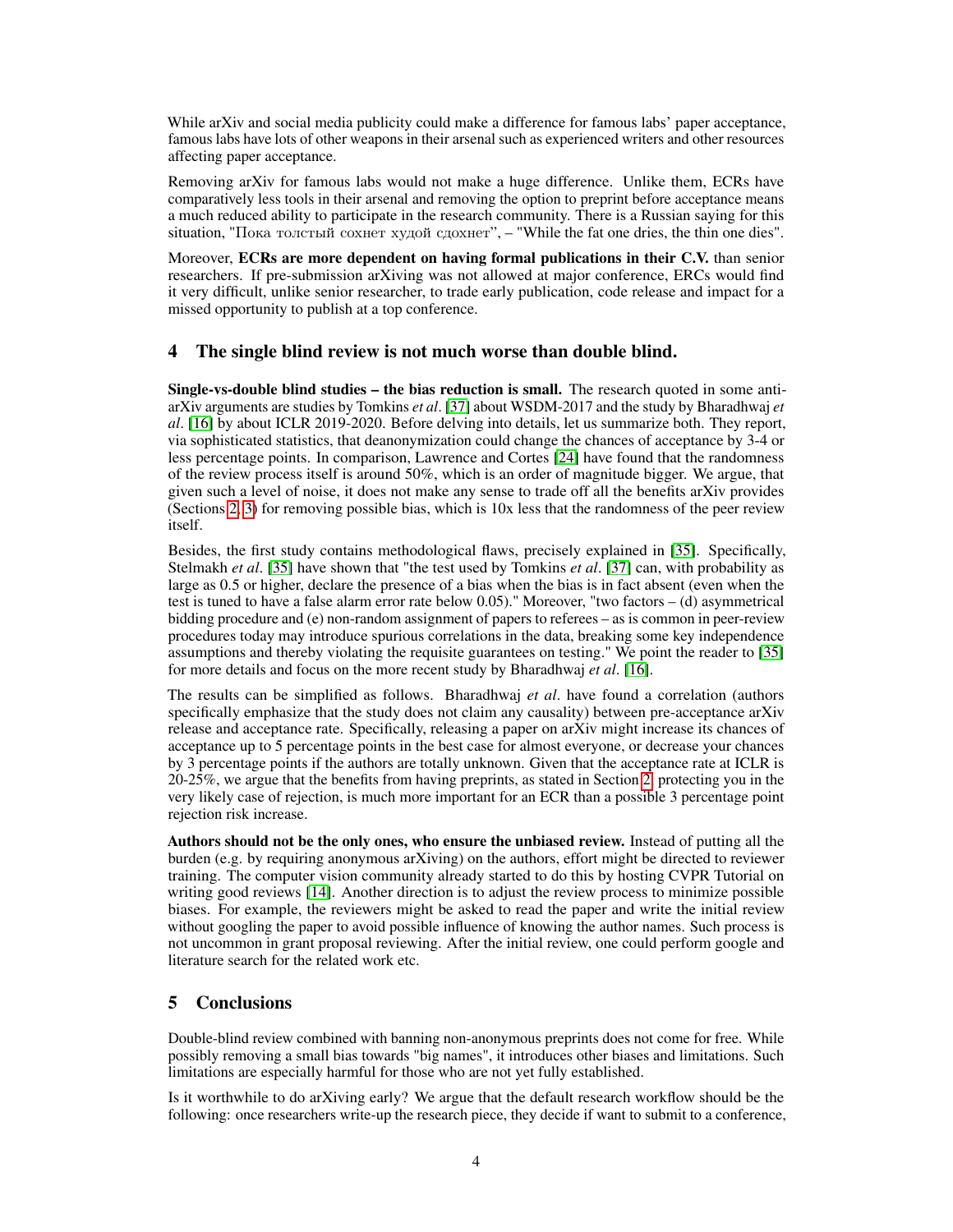release on arXiv or do both. The choice depends on the particular situation, and only the researchers themselves should decide how to share their work.

Finally – we have likely missed some aspects of this imporant issue and we hope that this paper will be a good starting point for a community-wide discussion. We will post updated versions on arXiv.

#### Broader Impact

The submission is a position paper, discussing the impact of some aspects of submission and reviewing rules on individual researchers and the research community. The topic of the paper, and thus its content, falls under the "Broader Impact" rubric.

### References

- <span id="page-4-0"></span>[1] <https://arxiv.org/>.
- <span id="page-4-1"></span>[2] <https://www.biorxiv.org/>.
- <span id="page-4-2"></span>[3] <https://www.medrxiv.org/>.
- <span id="page-4-3"></span>[4] <https://psyarxiv.com/>.
- <span id="page-4-7"></span>[5] <https://openreview.net/forum?id=Bk0MRI5lg>.
- <span id="page-4-8"></span>[6] <https://openreview.net/forum?id=SkBYYyZRZ>.
- <span id="page-4-9"></span>[7] [https://www.tensorflow.org/api\\_docs/python/tf/nn/silu](https://www.tensorflow.org/api_docs/python/tf/nn/silu).
- <span id="page-4-10"></span>[8] <https://pytorch.org/docs/master/generated/torch.nn.SiLU.html>.
- <span id="page-4-14"></span>[9] [https://openreview.net/forum?id=S1xh5sYgx&noteId=SknRsfUue](https://openreview.net/forum?id=S1xh5sYgx¬eId=SknRsfUue).
- <span id="page-4-15"></span>[10] [https://openreview.net/forum?id=H1A5ztj3b&noteId=B1BgUy6BM](https://openreview.net/forum?id=H1A5ztj3b¬eId=B1BgUy6BM).
- <span id="page-4-16"></span>[11] <http://www.arxiv-sanity.com/>.
- <span id="page-4-17"></span>[12] <http://www.arxiv-vanity.com/>.
- <span id="page-4-18"></span>[13] <https://paperswithcode.com/>.
- <span id="page-4-24"></span>[14] Cvpr 2020 tutorial "how to write a good review?". [https://sites.google.com/view/](https://sites.google.com/view/making-reviews-great-again/) [making-reviews-great-again/](https://sites.google.com/view/making-reviews-great-again/).
- <span id="page-4-19"></span>[15] New arxivlabs feature provides instant access to code. [https://blog.arxiv.org/2020/10/08/](https://blog.arxiv.org/2020/10/08/new-arxivlabs-feature-provides-instant-access-to-code/) [new-arxivlabs-feature-provides-instant-access-to-code/](https://blog.arxiv.org/2020/10/08/new-arxivlabs-feature-provides-instant-access-to-code/), 2020.
- <span id="page-4-23"></span>[16] Homanga Bharadhwaj, Dylan Turpin, Animesh Garg, and Ashton Anderson. De-anonymization of authors through arxiv submissions during double-blind review. *arXiv preprint arXiv:2007.00177*, 2020.
- <span id="page-4-22"></span>[17] Tom B. Brown, Benjamin Mann, Nick Ryder, Melanie Subbiah, Jared Kaplan, Prafulla Dhariwal, Arvind Neelakantan, Pranav Shyam, Girish Sastry, Amanda Askell, Sandhini Agarwal, Ariel Herbert-Voss, Gretchen Krueger, Tom Henighan, Rewon Child, Aditya Ramesh, Daniel M. Ziegler, Jeffrey Wu, Clemens Winter, Christopher Hesse, Mark Chen, Eric Sigler, Mateusz Litwin, Scott Gray, Benjamin Chess, Jack Clark, Christopher Berner, Sam McCandlish, Alec Radford, Ilya Sutskever, and Dario Amodei. Language models are few-shot learners. *arXiv preprint arXiv:2005.14165*, 2020.
- <span id="page-4-20"></span>[18] Sergey Feldman, Kyle Lo, and Waleed Ammar. Citation count analysis for papers with preprints. *arXiv eprint:1805.05238*, 2018.
- <span id="page-4-11"></span>[19] Bill Freeman. How to write a good cvpr submission. [https://billf.mit.edu/sites/default/](https://billf.mit.edu/sites/default/files/documents/cvprPapers.pdf) [files/documents/cvprPapers.pdf](https://billf.mit.edu/sites/default/files/documents/cvprPapers.pdf), 2014.
- <span id="page-4-21"></span>[20] Richard R Hamming. *Art of doing science and engineering: Learning to learn*. CRC Press, 1997.
- <span id="page-4-6"></span>[21] Dan Hendrycks and Kevin Gimpel. Gaussian error linear units (gelus). *arXiv eprint:1606.08415*, 2016.
- <span id="page-4-13"></span>[22] Forrest N. Iandola, Song Han, Matthew W. Moskewicz, Khalid Ashraf, William J. Dally, and Kurt Keutzer. Squeezenet: Alexnet-level accuracy with 50x fewer parameters and <0.5mb model size. *arXiv preprint arXiv:1602.07360*, 2016.
- <span id="page-4-12"></span>[23] Scott Krig. *Computer Vision Metrics: Textbook Edition*. Springer, ISBN: 978-3-319-33762-3, 2016.
- <span id="page-4-4"></span>[24] Neil Lawrence and Corinna Cortes. The nips experiment. [http://inverseprobability.com/2014/](http://inverseprobability.com/2014/12/16/the-nips-experiment/) [12/16/the-nips-experiment/](http://inverseprobability.com/2014/12/16/the-nips-experiment/), 2014.
- <span id="page-4-5"></span>[25] Xin Li. Statistics of acceptance rate for the main ai conferences. [https://github.com/lixin4ever/](https://github.com/lixin4ever/Conference-Acceptance-Rate) [Conference-Acceptance-Rate](https://github.com/lixin4ever/Conference-Acceptance-Rate), 2020.